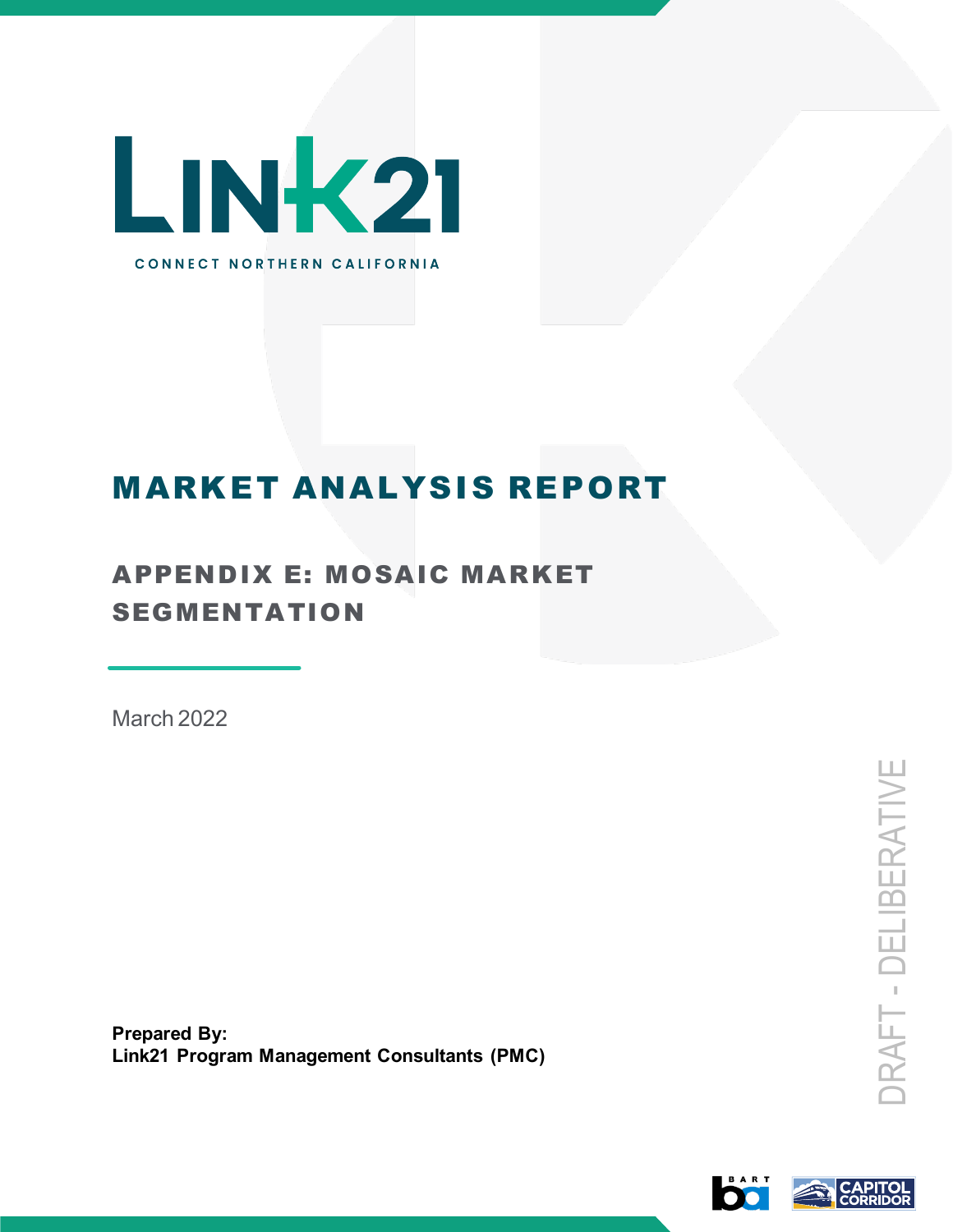

## **INTENTIONALLY LEFT BLANK**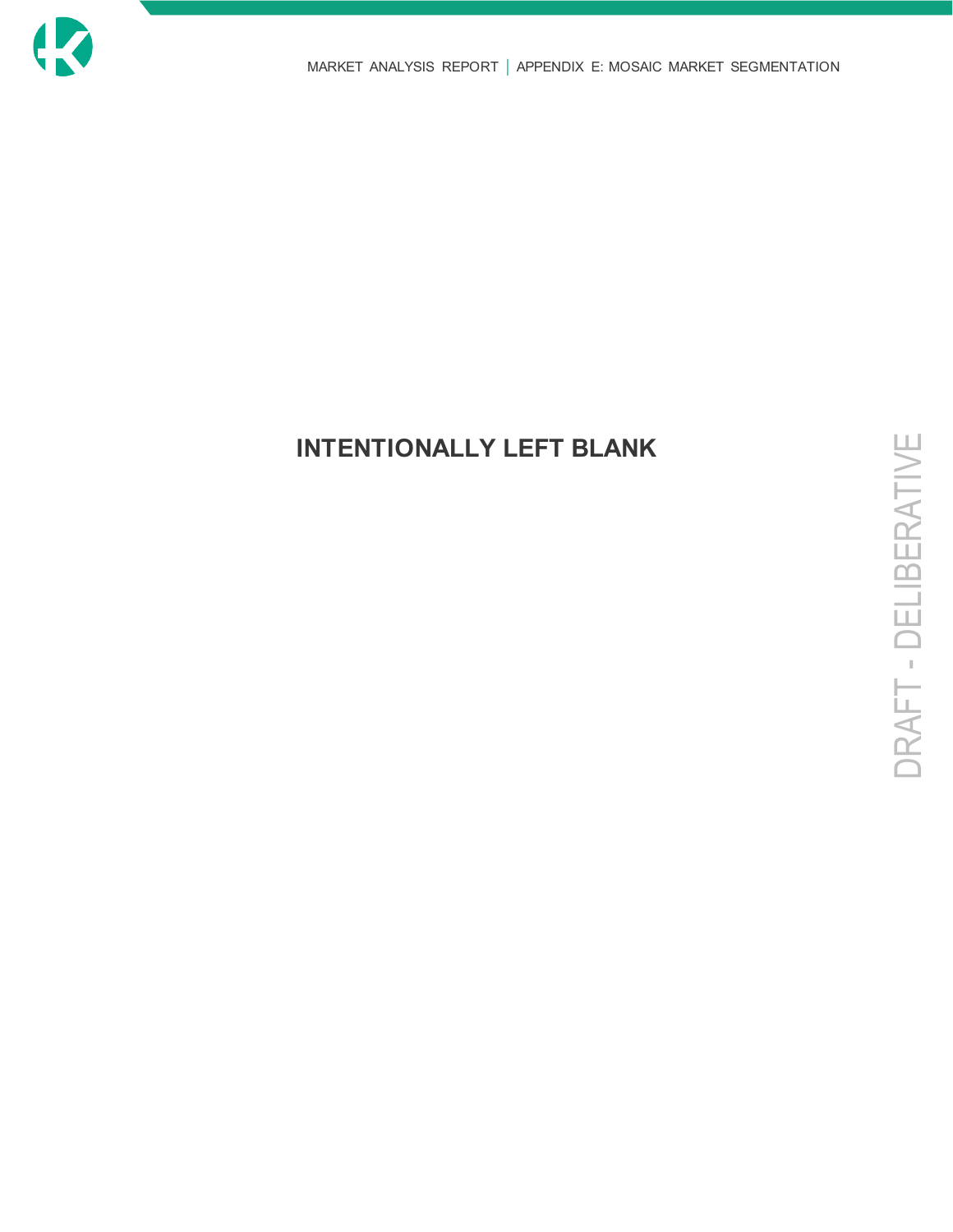### ISSUE AND REVISION RECORD

| <b>REVISION</b> | <b>DATE</b> | <b>PREPARER(S)</b>           | <b>PMC</b><br><b>REVIEWER(S)</b><br><b>BART/CCJPA</b><br><b>REVIEWER(S)</b>                      | <b>APPROVER</b><br><b>BART/CCJPA</b><br><b>APPROVER</b> | <b>DESCRIPTION/</b><br><b>NOTES</b>      |
|-----------------|-------------|------------------------------|--------------------------------------------------------------------------------------------------|---------------------------------------------------------|------------------------------------------|
|                 | 10/26/2021  | Derek Cheah,<br><b>Steer</b> | <b>Elisa</b><br>Tejedor,<br><b>Steer</b>                                                         | <b>Sudhish</b><br>Verma,<br><b>HNTB</b>                 | <b>Working DRAFT</b><br>submittal        |
| $\mathbf 0$     | 11/10/2021  |                              | Andrew<br>Tang, Emily<br>Alter,<br>Duncan<br>Watry,<br>BART;<br>Camille<br>Tsao,<br><b>CCJPA</b> | Andrew<br>Tang, BART                                    | <b>Working DRAFT</b><br>submittal review |
|                 | 03/18/2022  | Derek Cheah,<br><b>Steer</b> | Elisa<br>Tejedor,<br><b>Steer</b>                                                                | Sudhish<br>Verma,<br><b>HNTB</b>                        | <b>DRAFT</b> submittal                   |
|                 |             |                              |                                                                                                  |                                                         | No review<br>requirement                 |

## SHAREPOINT PATH

Records Center/BUSC Record Center/WPA.02/ 1-BUSC-PH0-Market\_Analysis\_Report\_Appendix\_E-DRAFT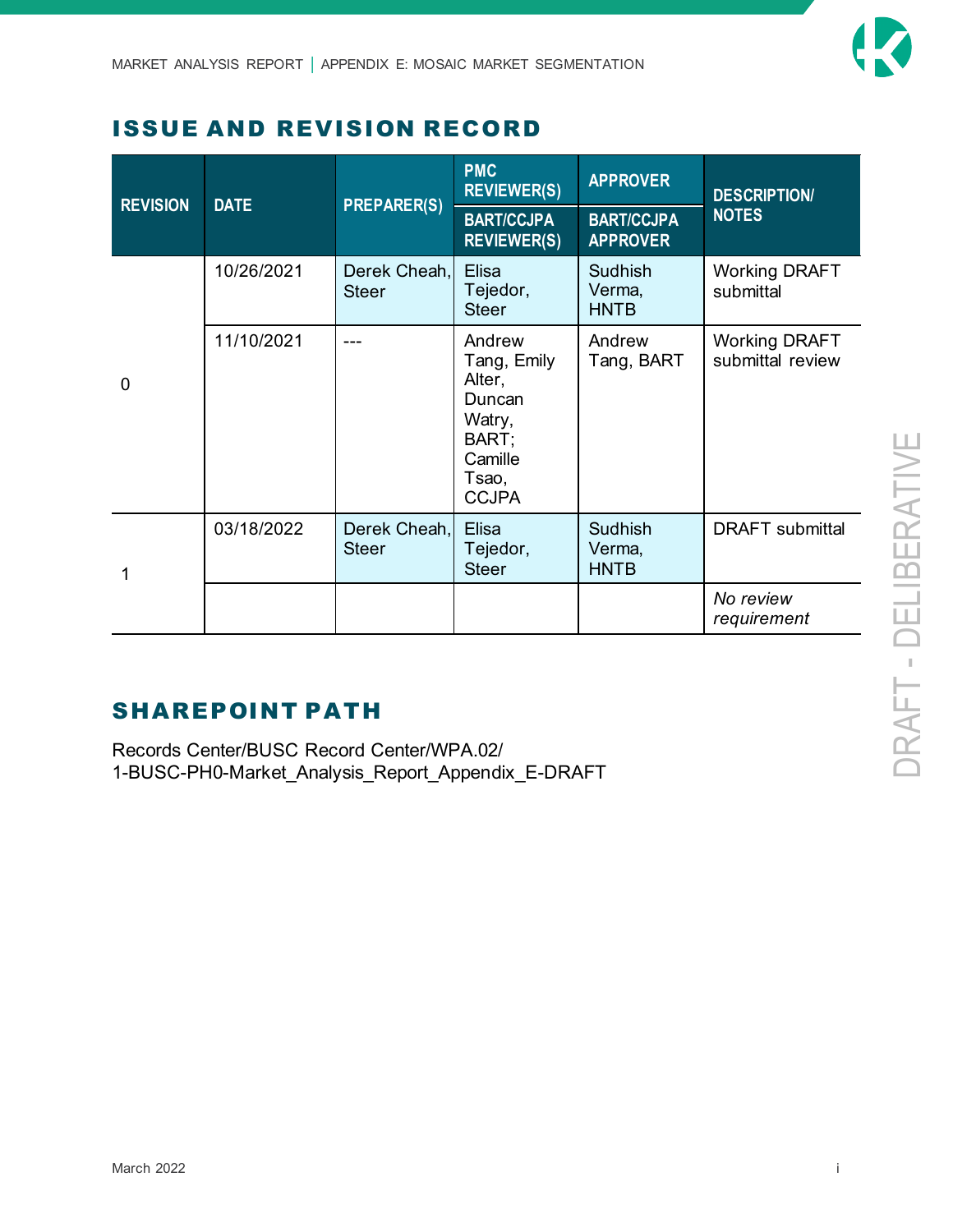

## **INTENTIONALLY LEFT BLANK**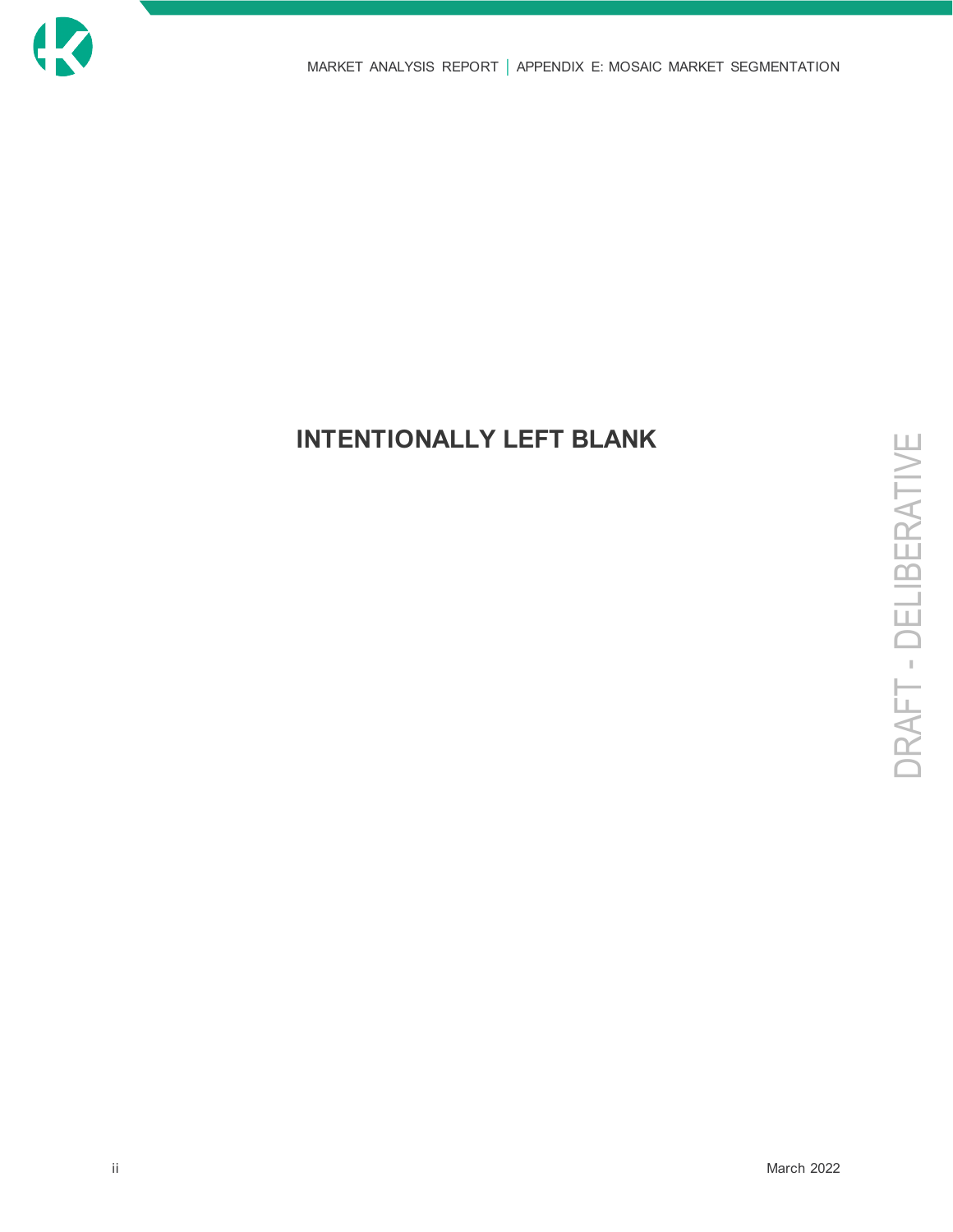

## MOSAIC MARKET SEGMENTATION

The market segmentation exercise aims to classify the broad, diverse Northern California travel market into relatively homogenous groups. Mosaic USA® customer segmentation data from Experian<sup>[1](#page-4-1)</sup> were used to inform the development of a customized market segmentation scheme for the Link21 Program (Link21).

Mosaic USA® characterizes the United States population into 19 overarching groups and 71 unique types, summarized in **[Figure 1](#page-4-0)** and **[Figure 2](#page-5-0)**, respectively. These groups and types are created using cluster analyses based on a large number of demographic, lifestyle, economic, and financial variables.

#### <span id="page-4-0"></span>**Figure 1. Overarching Groups**

| Group/Type   | <b>Group/Type Name</b>         | <b>One-Line Description</b>                                                                                              |
|--------------|--------------------------------|--------------------------------------------------------------------------------------------------------------------------|
|              | <b>Power Elite</b>             | The wealthiest households in the US, living in the most exclusive neighborhoods, and enjoying all that life has to offer |
| B.           | <b>Flourishing Families</b>    | Affluent, middle-aged families and couples earning prosperous incomes and living very comfortable, active lifestyles     |
| c.           | <b>Booming with Confidence</b> | Prosperous, established couples in their peak earning years living in suburban homes                                     |
| D            | Suburban Style                 | Middle-aged, ethnically-mixed suburban families and couples earning upscale incomes                                      |
| E.           | <b>Thriving Boomers</b>        | Upper-middle-class baby boomer-age couples living comfortable lifestyles settled in suburban homes                       |
| F            | <b>Promising Families</b>      | Young couples with children in starter homes, living child-centered lifestyles                                           |
| G            | <b>Young City Solos</b>        | Younger and middle-aged singles living active and energetic lifestyles in metropolitan areas                             |
| н            | <b>Bourgeois Melting Pot</b>   | Middle-aged, established couples living in suburban homes                                                                |
|              | <b>Family Union</b>            | Middle income, middle-aged families living in homes supported by solid blue-collar occupations                           |
| u            | <b>Autumn Years</b>            | Established and mature couples living gratified lifestyles in older homes                                                |
| ĸ            | <b>Significant Singles</b>     | Diversely aged singles earning mid-scale incomes supporting active city styles of living                                 |
|              | <b>Blue Sky Boomers</b>        | Middle-class baby boomer-aged households living in small towns                                                           |
| M            | <b>Families in Motion</b>      | Working-class families with young children, earning moderate incomes in smaller residential communities                  |
| N            | <b>Pastoral Pride</b>          | Eclectic mix of lower middle-class consumers who have settled in country and small town areas                            |
| $\mathbf{o}$ | <b>Singles and Starters</b>    | Young singles starting out and some starter families living a city lifestyle                                             |
| P            | <b>Cultural Connections</b>    | Diverse, mid- and low-income families in urban apartments and residences                                                 |
| Q            | <b>Golden Year Guardians</b>   | Retirees living in old homes, settled residences and communities                                                         |
| R.           | <b>Aspirational Fusion</b>     | Lower-income singles and single parents living in urban locations and striving to make a better life                     |
|              | <b>Thrifty Habits</b>          | Cost-conscious adults living alone in urban areas                                                                        |

*Source: Experian*

<span id="page-4-1"></span> $1$  More information about the Mosaic USA data product by Experian can be found here: [https://www.experian.com/content/dam/marketing/na/assets/ems/marketing-services/documents/brochures/mosaic](https://www.experian.com/content/dam/marketing/na/assets/ems/marketing-services/documents/brochures/mosaic-brochure.pdf)[brochure.pdf.](https://www.experian.com/content/dam/marketing/na/assets/ems/marketing-services/documents/brochures/mosaic-brochure.pdf)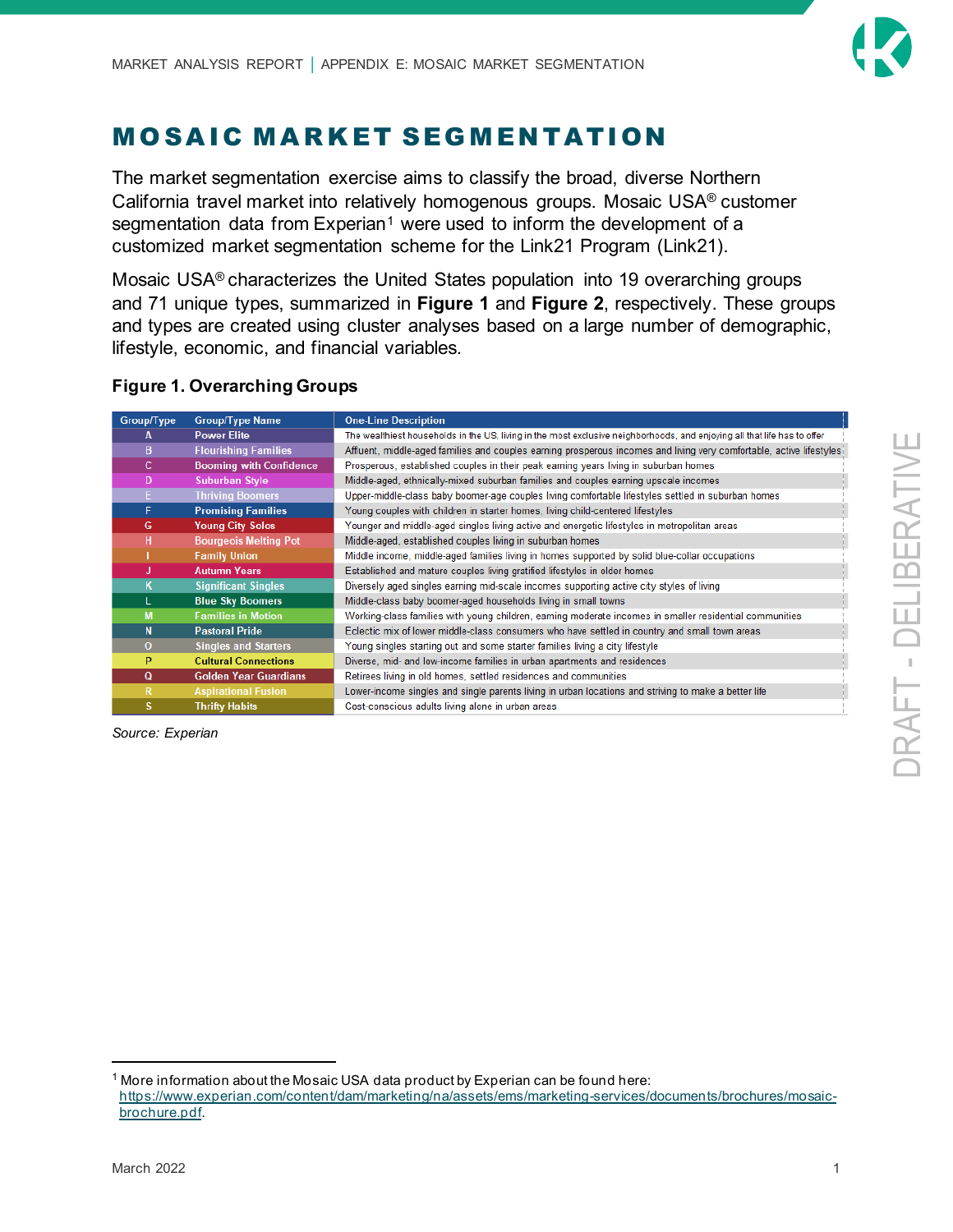#### <span id="page-5-0"></span>**Figure 2. Unique Types**

| A01             | <b>American Royalty</b>             | <b>K37</b>      | <b>Wired for Success</b>         |
|-----------------|-------------------------------------|-----------------|----------------------------------|
| A02             | <b>Platinum Prosperity</b>          | <b>K38</b>      | <b>Modern Blend</b>              |
| A03             | <b>Kids and Cabernet</b>            | <b>K39</b>      | <b>Metro Fusion</b>              |
| A04             | <b>Picture Perfect Families</b>     | <b>K40</b>      | <b>Bohemian Groove</b>           |
| A05             | <b>Couples with Clout</b>           | L41             | <b>Booming and Consuming</b>     |
| A06             | <b>Jet Set Urbanites</b>            | L42             | <b>Rooted Flower Power</b>       |
| <b>B07</b>      | <b>Across the Ages</b>              | L43             | <b>Homemade Happiness</b>        |
| <b>B08</b>      | <b>Babies and Bliss</b>             | M44             | <b>Creative Comfort</b>          |
| <b>B09</b>      | <b>Family Fun-tastic</b>            | <b>M45</b>      | <b>Growing and Expanding</b>     |
| <b>B10</b>      | <b>Cosmopolitan Achievers</b>       | <b>N46</b>      | <b>True Grit Americans</b>       |
| C <sub>11</sub> | <b>Sophisticated City Dwellers</b>  | <b>N47</b>      | <b>Countrified Pragmatics</b>    |
| C <sub>12</sub> | <b>Golf Carts and Gourmets</b>      | <b>N48</b>      | <b>Rural Southern Bliss</b>      |
| C <sub>13</sub> | <b>Philanthropic Sophisticates</b>  | <b>N49</b>      | <b>Touch of Tradition</b>        |
| C14             | <b>Boomers and Boomerangs</b>       | <b>O50</b>      | <b>Full Steam Ahead</b>          |
| <b>D15</b>      | <b>Sport Utility Families</b>       | <b>O51</b>      | <b>Digitally Savvy</b>           |
| D <sub>16</sub> | <b>Settled in Suburbia</b>          | <b>O52</b>      | <b>Urban Ambition</b>            |
| <b>D17</b>      | <b>Cul de Sac Diversity</b>         | <b>O53</b>      | <b>Colleges and Cafes</b>        |
| <b>D18</b>      | <b>Suburban Nightlife</b>           | <b>O54</b>      | <b>Influenced by Influencers</b> |
| E19             | <b>Consummate Consumers</b>         | <b>O55</b>      | <b>Family Troopers</b>           |
| E20             | <b>No Place Like Home</b>           | <b>P56</b>      | <b>Mid-Scale Medley</b>          |
| E21             | <b>Unspoiled Splendor</b>           | <b>P57</b>      | <b>Modest Metro Means</b>        |
| F <sub>22</sub> | <b>Fast Track Couples</b>           | <b>P58</b>      | <b>Heritage Heights</b>          |
| F <sub>23</sub> | <b>Families Matter Most</b>         | P <sub>59</sub> | <b>Expanding Horizons</b>        |
| G24             | <b>Ambitious Singles</b>            | <b>P60</b>      | <b>Striving Forward</b>          |
| G25             | <b>Urban Edge</b>                   | P61             |                                  |
| <b>H26</b>      | <b>Progressive Assortment</b>       |                 | <b>Simple Beginnings</b>         |
| <b>H27</b>      | Life of Leisure                     | Q62             | <b>Enjoying Retirement</b>       |
| <b>H28</b>      | <b>Everyday Moderates</b>           | Q63             | <b>Footloose and Family Free</b> |
| H <sub>29</sub> | <b>Destination Recreation</b>       | Q64             | <b>Established in Society</b>    |
| 130             | <b>Potlucks and the Great Outdo</b> | Q65             | <b>Mature and Wise</b>           |
| 131             | <b>Hard Working Values</b>          | <b>R66</b>      | <b>Ambitious Dreamers</b>        |
| 132             | <b>Steadfast Conventionalists</b>   | <b>R67</b>      | <b>Passionate Parents</b>        |
| 133             | <b>Balance and Harmony</b>          | <b>S68</b>      | <b>Small Town Sophisticates</b>  |
| J34             | <b>Suburban Sophisticates</b>       | <b>S69</b>      | <b>Urban Legacies</b>            |
| J35             | <b>Rural Escape</b>                 | <b>S70</b>      | <b>Thrifty Singles</b>           |
| <b>J36</b>      | <b>Settled and Sensible</b>         | <b>S71</b>      | <b>Modest Retirees</b>           |

*Source: Experian*

As Mosaic is primarily used for consumer marketing purposes, its groups and types are oriented around purchase potential with key variables being age, discretionary income, interests, activities, and media consumption. While these key variables are related to travel and transportation, the groups and types are not optimized for differentiating between different travel behaviors. As such, a customized segmentation based on key variables, such as public transit and car usage for commuting, is needed for the Link21 market analysis.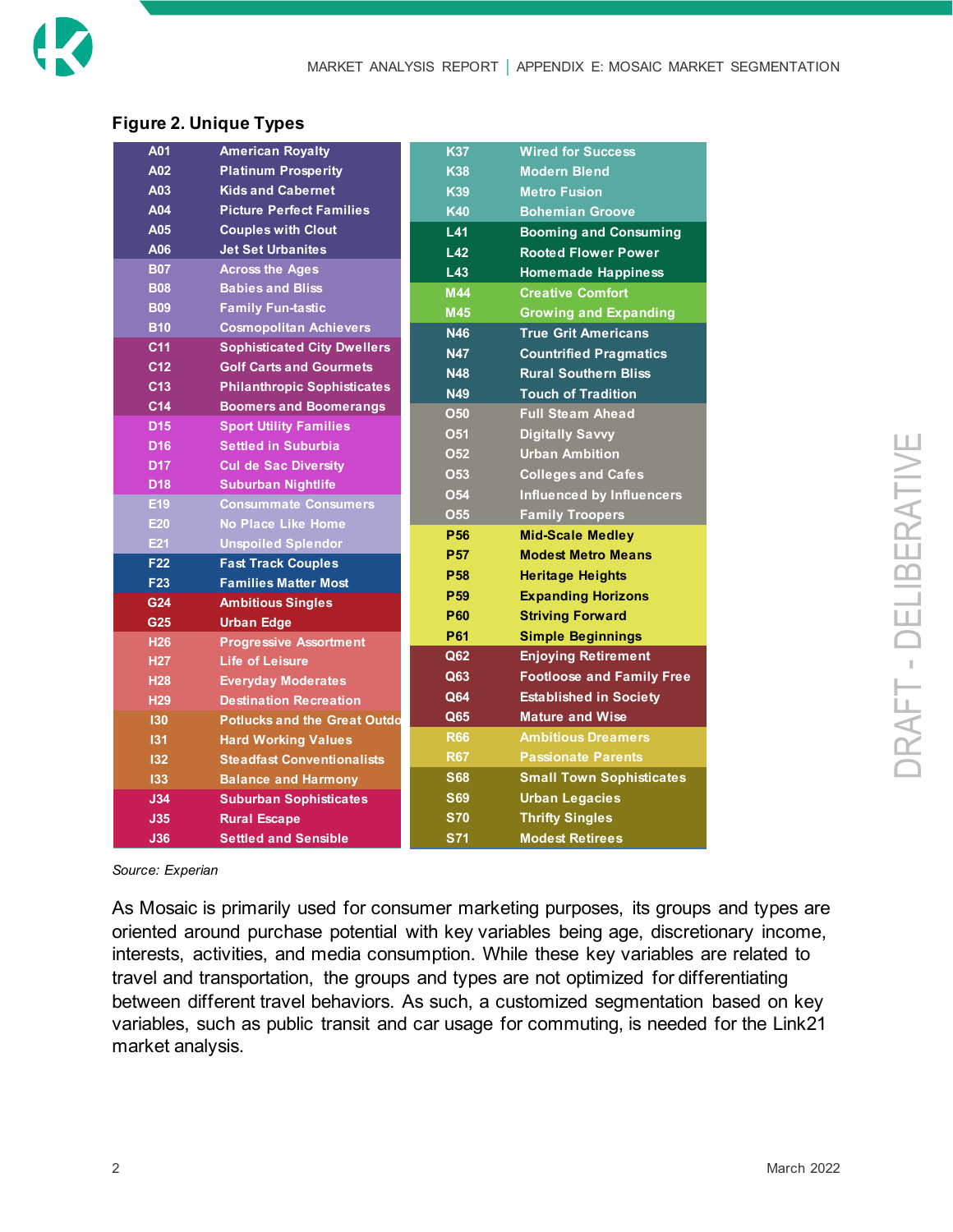

That said, there are certain limitations to using Mosaic data for segmentation - primarily, structural issues regarding access to and quality of transit may be the true underlying cause propensity to use transit, rather than demographic characteristics. However, we associate demographics with propensity to use transit because these structural issues and under-investments tend to occur along demographic lines.

The remainder of this appendix describes the methodology used to develop 12 custom market segments and to estimate changes in the segments as the Northern California population continues to grow and change through 2040. It then presents pen portraits, or brief descriptions, for each of the 12 market segments.

### Development of Market Segments

The following principles informed the development of market segments for Link21:

- The size of the segments should neither be too small nor too large relative to each other; ideally all segments should be similarly sized.
- The demographic profiles of the segments should be relatively homogeneous to aid in their visualization and in the creation of pen portraits.
- □ The segments should be created consistent with the principles of the Link21 equity framework.

The process of developing the market segments followed five steps:

- 1. Define the key variables that will define the segmentation, including an order of priority.
- 2. Combine the Mosaic USA<sup>®</sup> types based on the primary variable (transit use).
- 3. Subdivide the resulting groups based on each additional key variable in turn.
- 4. Review the resulting segment solution and repeat steps 2 and 3 as necessary.
- 5. Select the preferred segment solution and develop segment profiles and pen portraits.

The data source used to create the segmentation is Experian's Grand Index, which includes more than 700 variables spread across the topics identified previously. Transportation variables are limited to work/commute travel, and no breakdown of public transit modes is available.

**[Table 1](#page-7-0)** summarizes the 13 key variables used to define the market segmentation. In selecting these key variables, priority was placed on data associated with current and potential future travel behavior, including income, occupation, ethnicity, urbanicity, and family composition.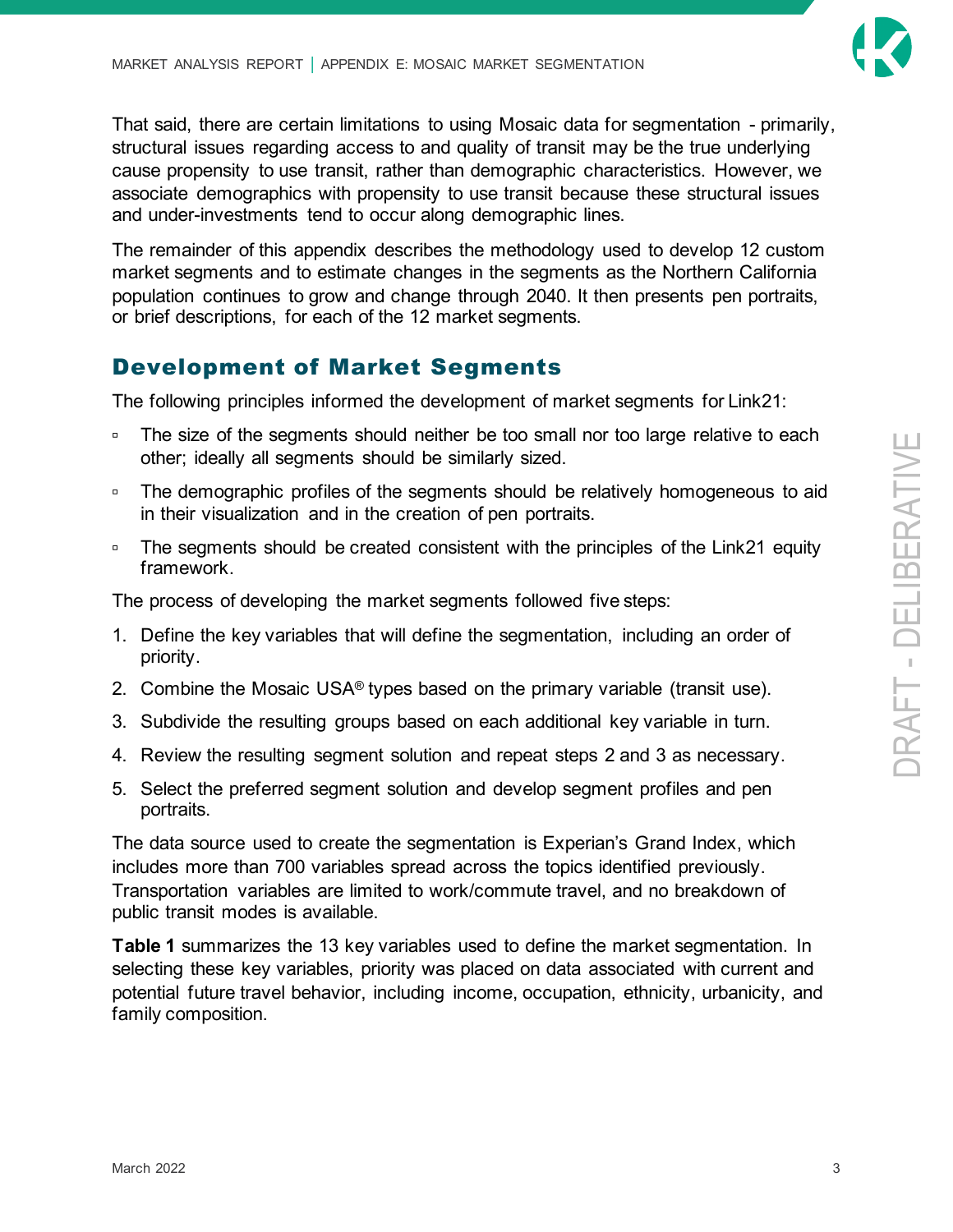

#### <span id="page-7-0"></span>**Table** 1**. Key Variables Summary**

| <b>VARIABLE</b>                                    | <b>RATIONALE FOR INCLUSION</b>                                                                                                                                                                                                                                                                                               |
|----------------------------------------------------|------------------------------------------------------------------------------------------------------------------------------------------------------------------------------------------------------------------------------------------------------------------------------------------------------------------------------|
| <b>Travel to work: Public</b><br>transportation    | This is the primary variable of interest.                                                                                                                                                                                                                                                                                    |
| <b>Travel to work: Car alone</b>                   | Relevant in terms of the potential for mode shift and the<br>potential use of park-and-ride facilities.                                                                                                                                                                                                                      |
| <b>Travel to work: Bicycle</b>                     | Relevant in terms of the need to provide for cyclists either at<br>stations or on board.                                                                                                                                                                                                                                     |
| Vehicle classification-<br>no vehicle in household | An alternative indicator to Travel to work: Car alone that also<br>takes into account the availability of a car for leisure travel.                                                                                                                                                                                          |
| Household occupation                               | People from different types of occupation (e.g., white vs. blue<br>collar) are more or less likely to travel by rail.                                                                                                                                                                                                        |
| <b>Income</b>                                      | An alternative indicator to occupation that is more directly<br>related to equity.                                                                                                                                                                                                                                           |
| <b>Household size</b>                              | The number of people in the household can affect the<br>availability and attractiveness of auto, which tends to be more<br>attractive when people are traveling in groups, such as a<br>family group (or couple).                                                                                                            |
| <b>Children in the household</b>                   | Presence of children in the household is an alternative to<br>household size, which also takes into account the point that it<br>can be easier to travel by auto with young children.                                                                                                                                        |
| Age                                                | There is a relationship between age and transportation use<br>with public transportation use generally higher among<br>younger age groups. However, age is also closely related to<br>other factors, such as the presence of young children in the<br>household, working status, and income.                                 |
| <b>Retired</b>                                     | The proportion of the population in a segment that is retired<br>will have a major impact on transportation.                                                                                                                                                                                                                 |
| <b>Urbanicity</b>                                  | There is a strong relationship between urbanicity and use of<br>public transportation, though to a substantial degree this is<br>connected to the availability of transport options. In<br>metropolitan city areas, transit is relatively attractive and auto<br>unattractive while in rural areas the opposite is the case. |
| Travel - domestic travel<br>for vacation           | This is potentially an indicator of use of long-distance rail,<br>though the reliability of its use in this way is uncertain.                                                                                                                                                                                                |
| How green we are                                   | Attitudes towards the environment may have an impact on the<br>propensity to use transit rather than auto, though the<br>evidence for this tends to be quite weak.                                                                                                                                                           |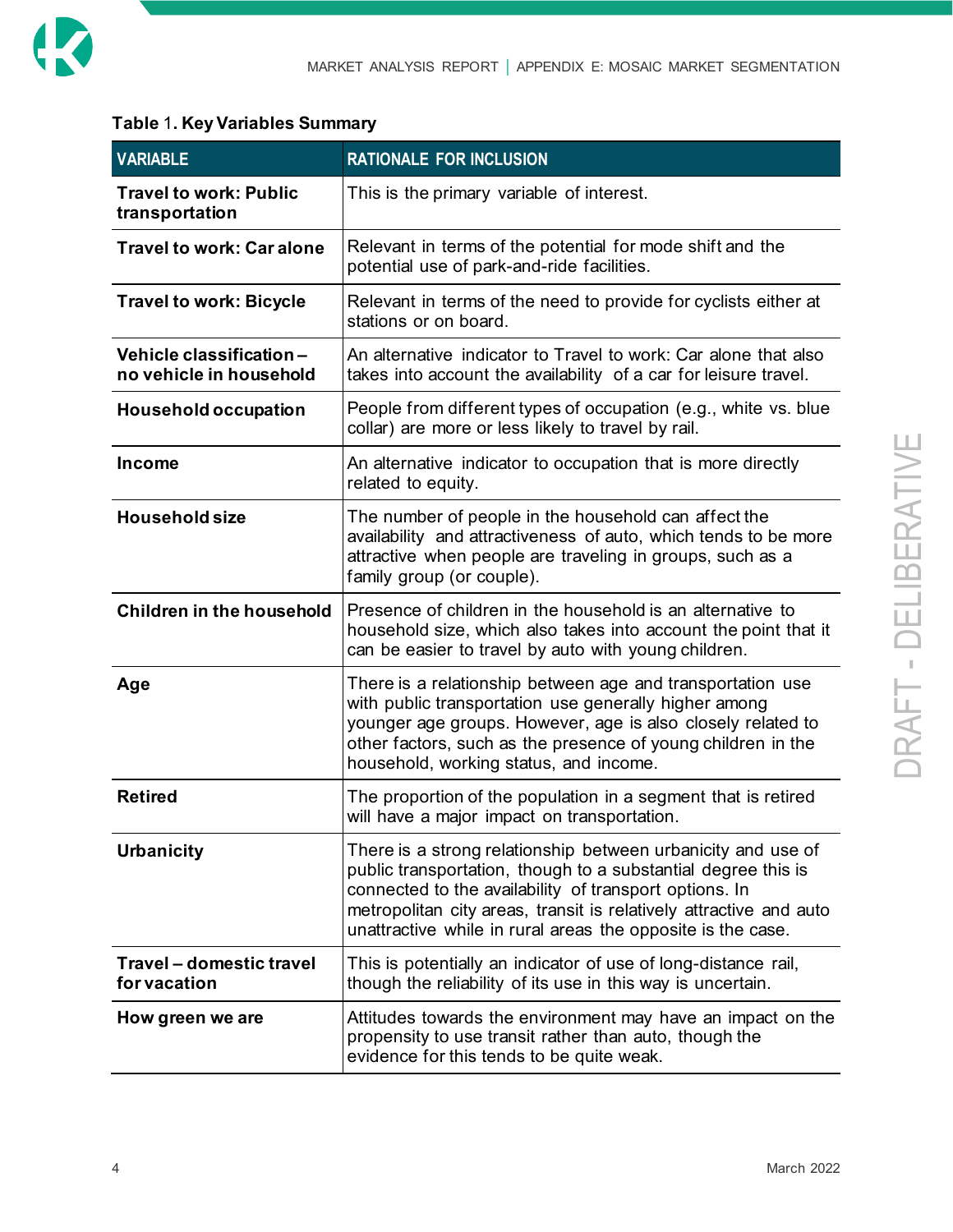DRAFT - DELI

BERATIVE

As steps 2 through 4 (from page 3) can result in multiple segmentation solutions, Steer developed a customized segmentation evaluation tool, customized for Link21, to help select the optimal combination of the various groups and types. The tool assesses how homogenous the Mosaic USA® types are within each of the proposed market segments, accounting for the relative population size of each type and the relative importance of each variable. The output is a series of market segments, which are then used to profile the Northern California travel market in terms of propensity to use rail, as described in the following section.

## Application of Market Segments

The resulting optimal market segmentation from the segmentation tool contains 12 segments that are broken down by share of the Northern California Megaregion's (Megaregion) population in **[Table 2](#page-8-0)**.

| <b>NAME</b>                              | <b>SHARE OF MEGAREGION</b><br><b>POPULATION</b> | <b>RAIL/TRANSIT PROPENSITY INDEX</b><br>(100 = NATIONAL AVERAGE) |
|------------------------------------------|-------------------------------------------------|------------------------------------------------------------------|
| <b>Multimodal Urbanites</b>              | 10%                                             | 469                                                              |
| <b>Lower Income Transit Riders</b>       | 6%                                              | 386                                                              |
| <b>Middle Income Metro Families</b>      | 12%                                             | 211                                                              |
| <b>Young Starters</b>                    | 7%                                              | 162                                                              |
| <b>Higher Income Empty Nesters</b>       | 6%                                              | 132                                                              |
| <b>Middle Aged and Middle Income</b>     | 7%                                              | 111                                                              |
| <b>Comfortable Retirement</b>            | 10%                                             | 119                                                              |
| <b>Nonurban Midlife Singletons</b>       | 8%                                              | 87                                                               |
| <b>Blue Collar Suburban Families</b>     | 7%                                              | 61                                                               |
| <b>Young Suburban Families</b>           | 8%                                              | 42                                                               |
| Lower Income Suburban<br><b>Families</b> | 16%                                             | 36                                                               |
| <b>Lower Income Rural Retirees</b>       | 4%                                              | 26                                                               |

#### <span id="page-8-0"></span>**Table 2. Identified Market Segments and Megaregion Population Share**

The primary application of this segmentation is to profile the Northern California travel market in terms of propensity to use rail. This informs the rail ridership potential by cluster and along various corridors.

Each of the 12 segments has a different propensity to travel by rail/transit, as measured by a normalized index (see [Table 2](#page-8-0) for the index by market segment). The relative rail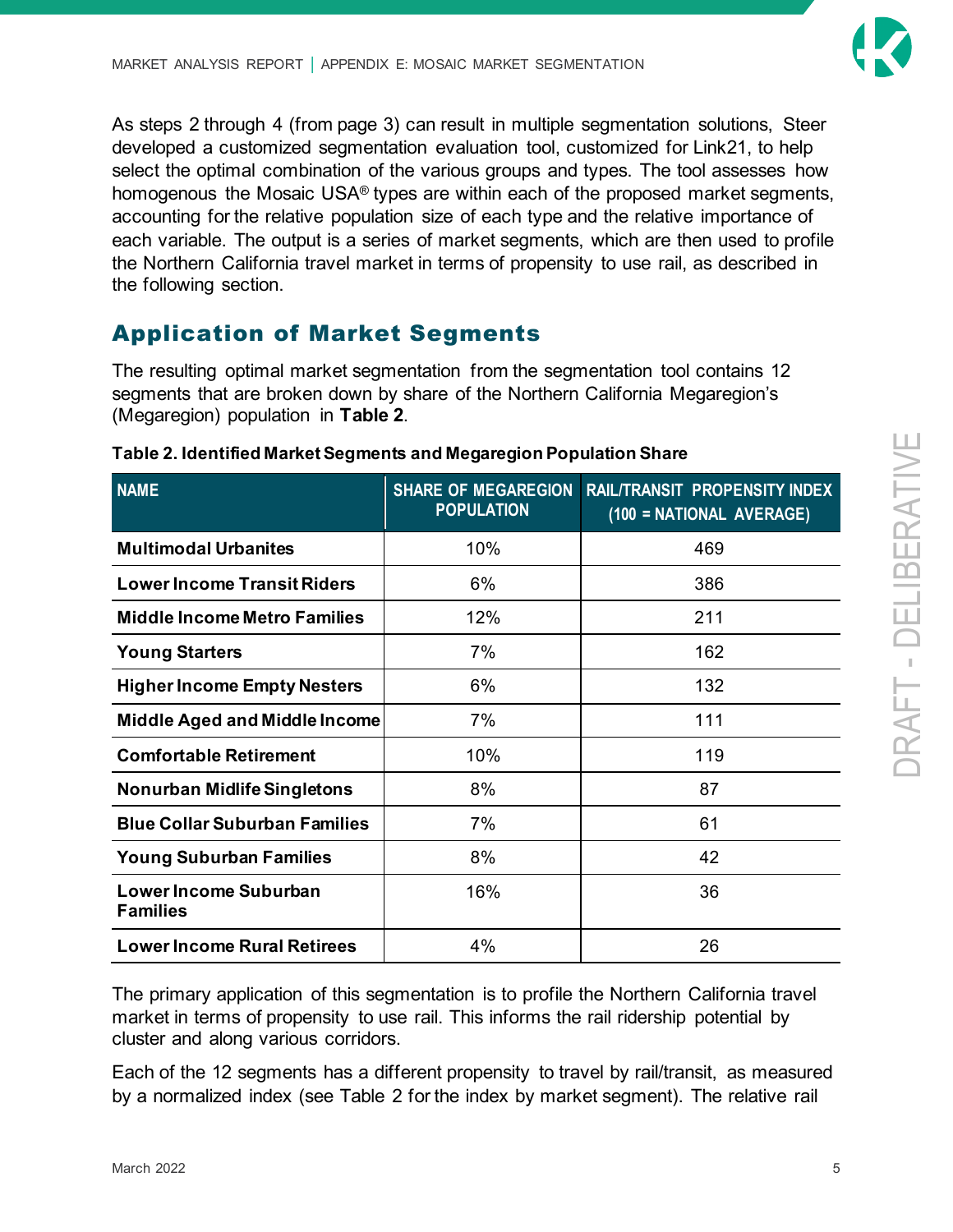

potential originating from each hexcell is calculated by weighting a given hexcell's population by the rail/transit propensity index. This index is determined according to the market segment(s) of the hexcell in question.

**[Table 3](#page-9-0)** shows the rail/transit propensity index by cluster, which was obtained by calculating a population-weighted average of all hexcells belonging to a given cluster.

<span id="page-9-0"></span>

| <b>CLUSTER NAME</b>       | <b>AVERAGE POPULATION-WEIGHTED</b><br><b>RAIL/TRANSIT PROPENSITY</b> |  |  |
|---------------------------|----------------------------------------------------------------------|--|--|
| Gilroy                    | 1.34                                                                 |  |  |
| San Martin                | 0.83                                                                 |  |  |
| Morgan Hill               | 0.92                                                                 |  |  |
| <b>Blossom Hill</b>       | 1.67                                                                 |  |  |
| Capitol                   | 1.86                                                                 |  |  |
| Tamien                    | 1.59                                                                 |  |  |
| San Jose Diridon          | 1.70                                                                 |  |  |
| Merced                    | 0.69                                                                 |  |  |
| <b>College Park</b>       | 1.76                                                                 |  |  |
| Santa Clara               | 1.80                                                                 |  |  |
| <b>Berryessa</b>          | 2.10                                                                 |  |  |
| Lawrence                  | 2.10                                                                 |  |  |
| Sunnyvale                 | 2.31                                                                 |  |  |
| <b>Mountain View</b>      | 2.96                                                                 |  |  |
| San Antonio (Caltrain)    | 2.30                                                                 |  |  |
| Santa Clara-Great America | 2.47                                                                 |  |  |
| <b>Milpitas</b>           | 2.07                                                                 |  |  |
| California Avenue         | 1.61                                                                 |  |  |
| <b>Stanford Stadium</b>   | 1.73                                                                 |  |  |
| Palo Alto                 | 2.36                                                                 |  |  |
| <b>Menlo Park</b>         | 2.12                                                                 |  |  |
| Atherton                  | 1.76                                                                 |  |  |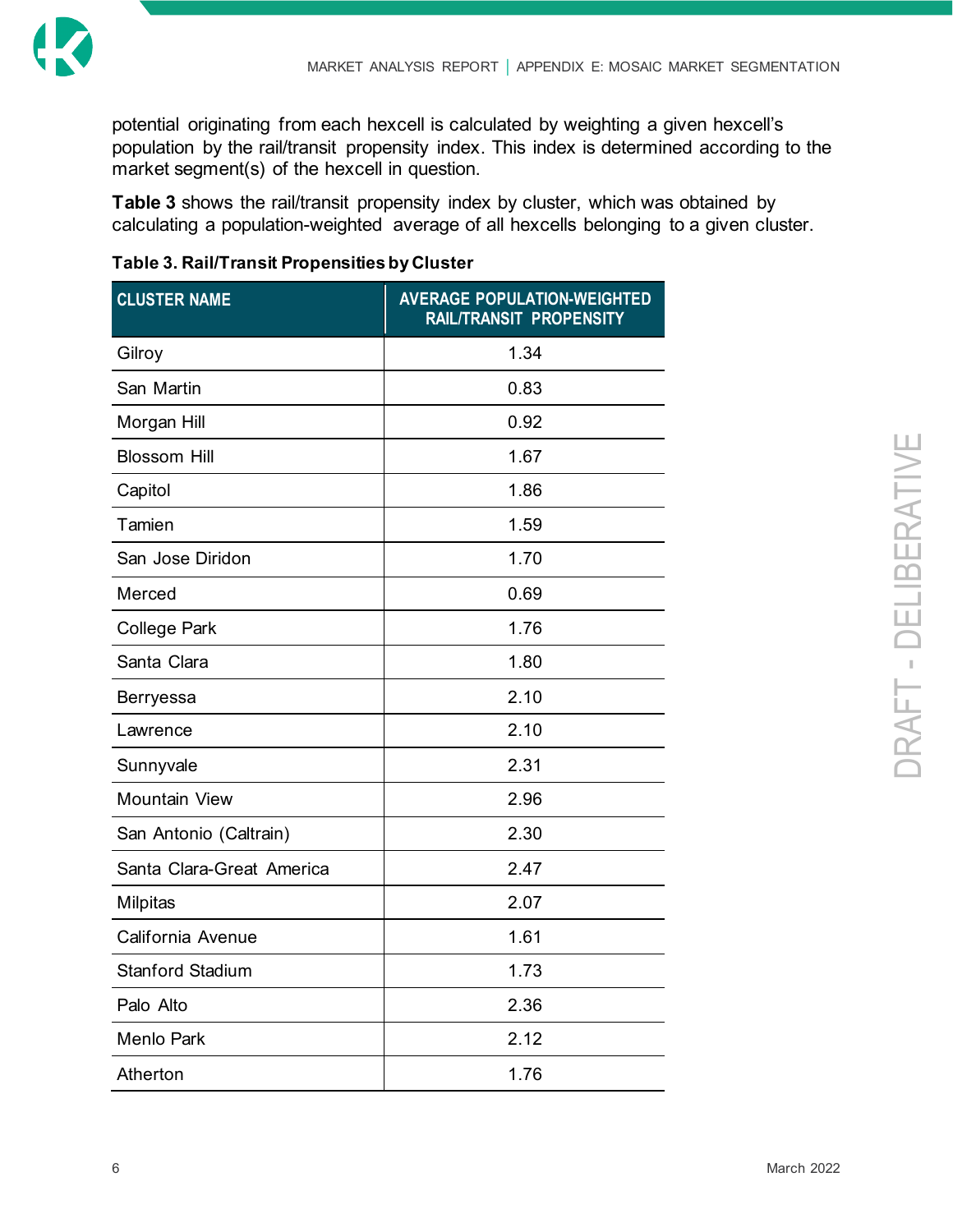

| <b>CLUSTER NAME</b>              | <b>AVERAGE POPULATION-WEIGHTED</b><br><b>RAIL/TRANSIT PROPENSITY</b> |  |  |
|----------------------------------|----------------------------------------------------------------------|--|--|
| <b>Redwood City</b>              | 1.71                                                                 |  |  |
| San Carlos                       | 1.49                                                                 |  |  |
| Warm Springs-South Fremont       | 1.73                                                                 |  |  |
| <b>Belmont</b>                   | 1.91                                                                 |  |  |
| Hillsdale                        | 1.82                                                                 |  |  |
| <b>Turlock-Denair</b>            | 0.64                                                                 |  |  |
| Hayward Park                     | 1.63                                                                 |  |  |
| <b>Fremont-Centerville</b>       | 1.96                                                                 |  |  |
| Fremont                          | 2.03                                                                 |  |  |
| San Mateo                        | 2.61                                                                 |  |  |
| <b>Burlingame</b>                | 2.96                                                                 |  |  |
| <b>Broadway</b>                  | 1.94                                                                 |  |  |
| <b>Union City</b>                | 1.94                                                                 |  |  |
| Millbrae                         | 1.89                                                                 |  |  |
| <b>SFO International Airport</b> | 2.75                                                                 |  |  |
| San Bruno (Caltrain)             | 1.56                                                                 |  |  |
| South Hayward                    | 1.84                                                                 |  |  |
| San Bruno (BART)                 | 2.18                                                                 |  |  |
| South San Francisco (Caltrain)   | 2.28                                                                 |  |  |
| Pleasanton                       | 1.22                                                                 |  |  |
| South San Francisco (BART)       | 2.02                                                                 |  |  |
| Hayward (Amtrak)                 | 1.83                                                                 |  |  |
| Hayward (BART)                   | 2.05                                                                 |  |  |
| Colma                            | 2.10                                                                 |  |  |
| Modesto (Existing)               | 0.62                                                                 |  |  |
| Castro Valley                    | 1.65                                                                 |  |  |
| Livermore                        | 1.08                                                                 |  |  |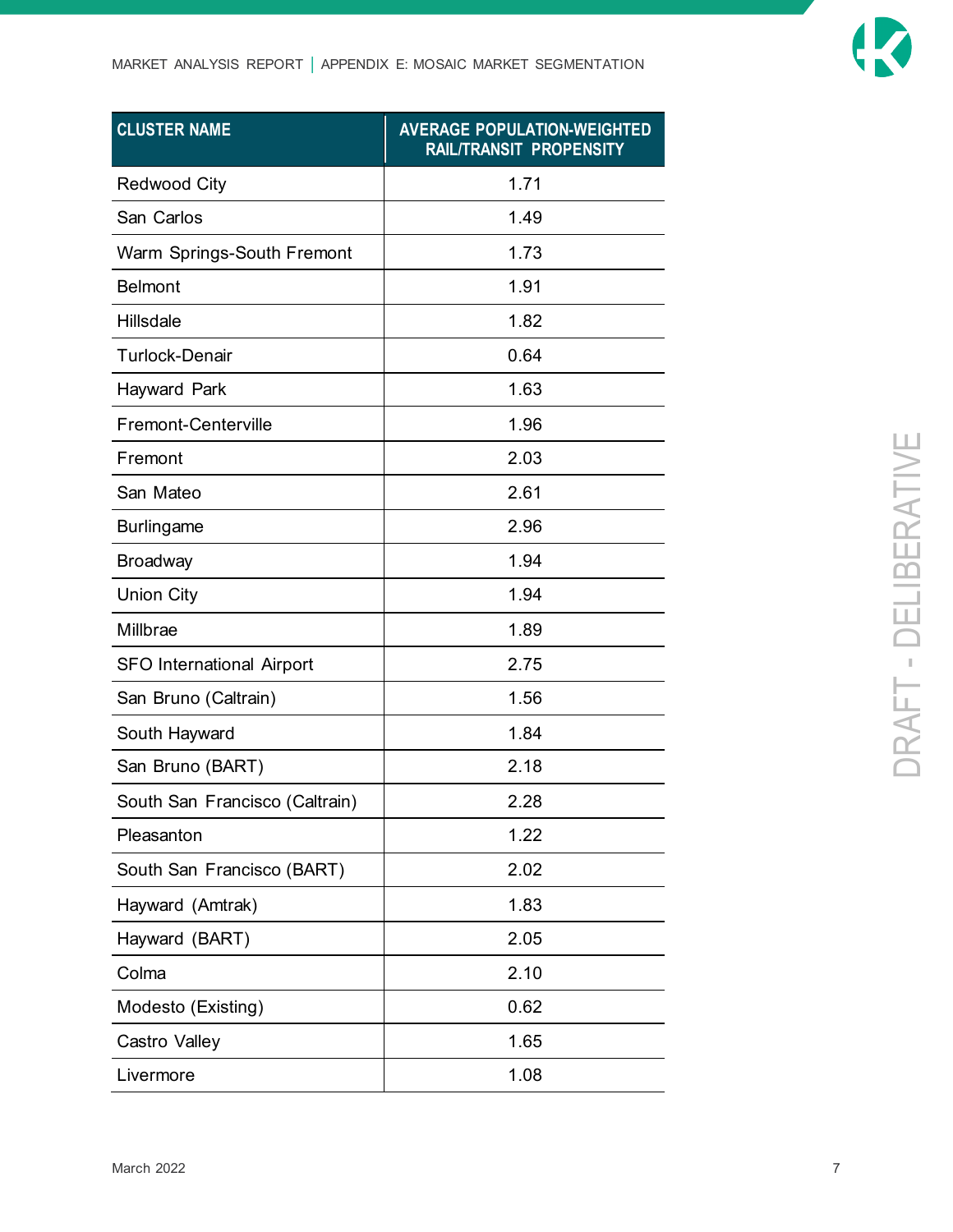

| <b>CLUSTER NAME</b>           | <b>AVERAGE POPULATION-WEIGHTED</b><br>RAIL/TRANSIT PROPENSITY |  |  |
|-------------------------------|---------------------------------------------------------------|--|--|
| Bay Fair                      | 1.79                                                          |  |  |
| Daly City                     | 2.03                                                          |  |  |
| <b>West Dublin Pleasanton</b> | 1.15                                                          |  |  |
| Vasco Road                    | 0.85                                                          |  |  |
| <b>Bayshore</b>               | 2.26                                                          |  |  |
| Dublin-Pleasanton             | 1.24                                                          |  |  |
| Tracy (ACE)                   | 0.90                                                          |  |  |
| <b>Balboa Park</b>            | 2.00                                                          |  |  |
| San Leandro                   | 2.03                                                          |  |  |
| <b>Glen Park</b>              | 2.55                                                          |  |  |
| <b>West Portal</b>            | 2.29                                                          |  |  |
| <b>Forest Hill</b>            | 3.50                                                          |  |  |
| 24th Street & Mission         | 4.39                                                          |  |  |
| Oakland Coliseum              | 2.34                                                          |  |  |
| Castro                        | 4.63                                                          |  |  |
| 22nd St                       | 3.72                                                          |  |  |
| Church                        | 4.64                                                          |  |  |
| 16th Street & Mission         | 4.69                                                          |  |  |
| Van Ness                      | 4.69                                                          |  |  |
| Civic Center-UN Plaza         | 4.69                                                          |  |  |
| San Francisco (Caltrain)      | 4.69                                                          |  |  |
| Fruitvale                     | 2.66                                                          |  |  |
| <b>Powell Street</b>          | 4.69                                                          |  |  |
| <b>Montgomery Street</b>      | 4.53                                                          |  |  |
| Embarcadero                   | 4.69                                                          |  |  |
| Oakland Jack London           | 3.20                                                          |  |  |
| <b>Lake Merritt</b>           | 3.23                                                          |  |  |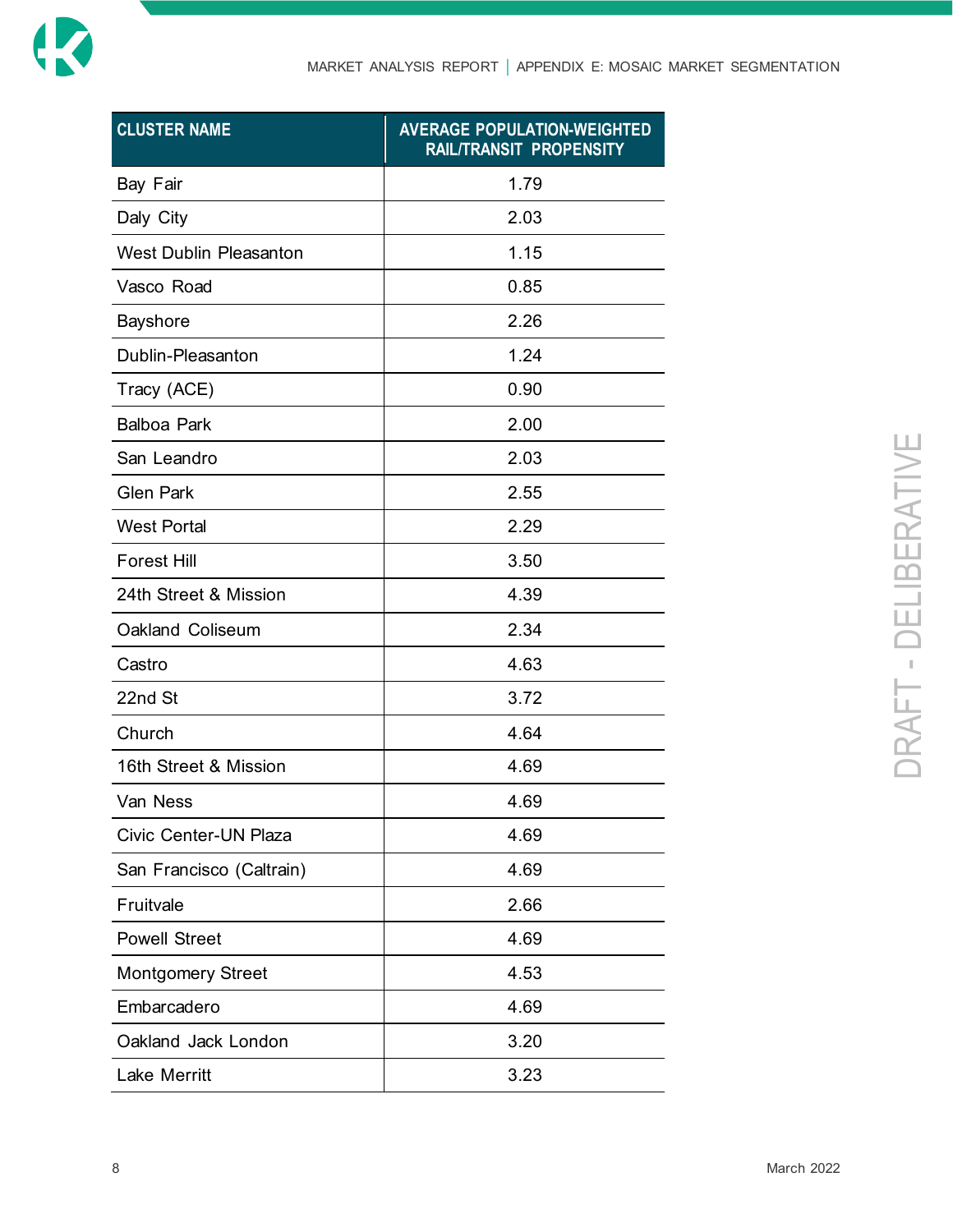

| <b>CLUSTER NAME</b>             | <b>AVERAGE POPULATION-WEIGHTED</b><br><b>RAIL/TRANSIT PROPENSITY</b> |  |  |
|---------------------------------|----------------------------------------------------------------------|--|--|
| <b>West Oakland</b>             | 3.00                                                                 |  |  |
| 12th Street-Oakland City Center | 3.73                                                                 |  |  |
| 19th Street-Oakland             | 3.32                                                                 |  |  |
| Lathrop-Manteca                 | 0.59                                                                 |  |  |
| MacArthur                       | 4.07                                                                 |  |  |
| Emeryville                      | 4.37                                                                 |  |  |
| Rockridge                       | 2.84                                                                 |  |  |
| Ashby                           | 3.28                                                                 |  |  |
| <b>West Berkeley</b>            | 3.46                                                                 |  |  |
| North Berkeley                  | 3.64                                                                 |  |  |
| Downtown Berkeley               | 3.13                                                                 |  |  |
| Orinda                          | 1.07                                                                 |  |  |
| Lafayette                       | 1.17                                                                 |  |  |
| El Cerrito Plaza                | 2.03                                                                 |  |  |
| <b>Walnut Creek</b>             | 1.21                                                                 |  |  |
| El Cerrito Del Norte            | 1.82                                                                 |  |  |
| Pleasant Hill-Contra Costa      | 1.46                                                                 |  |  |
| Richmond                        | 2.25                                                                 |  |  |
| Larkspur                        | 1.69                                                                 |  |  |
| Stockton (Amtrak)               | 0.82                                                                 |  |  |
| Stockton (ACE)                  | 0.94                                                                 |  |  |
| Downtown San Rafael             | 2.18                                                                 |  |  |
| Concord                         | 1.24                                                                 |  |  |
| Marin Civic Center              | 1.36                                                                 |  |  |
| <b>North Concord-Martinez</b>   | 0.77                                                                 |  |  |
| Martinez                        | 0.98                                                                 |  |  |
| Pittsburg-Bay Point             | 1.31                                                                 |  |  |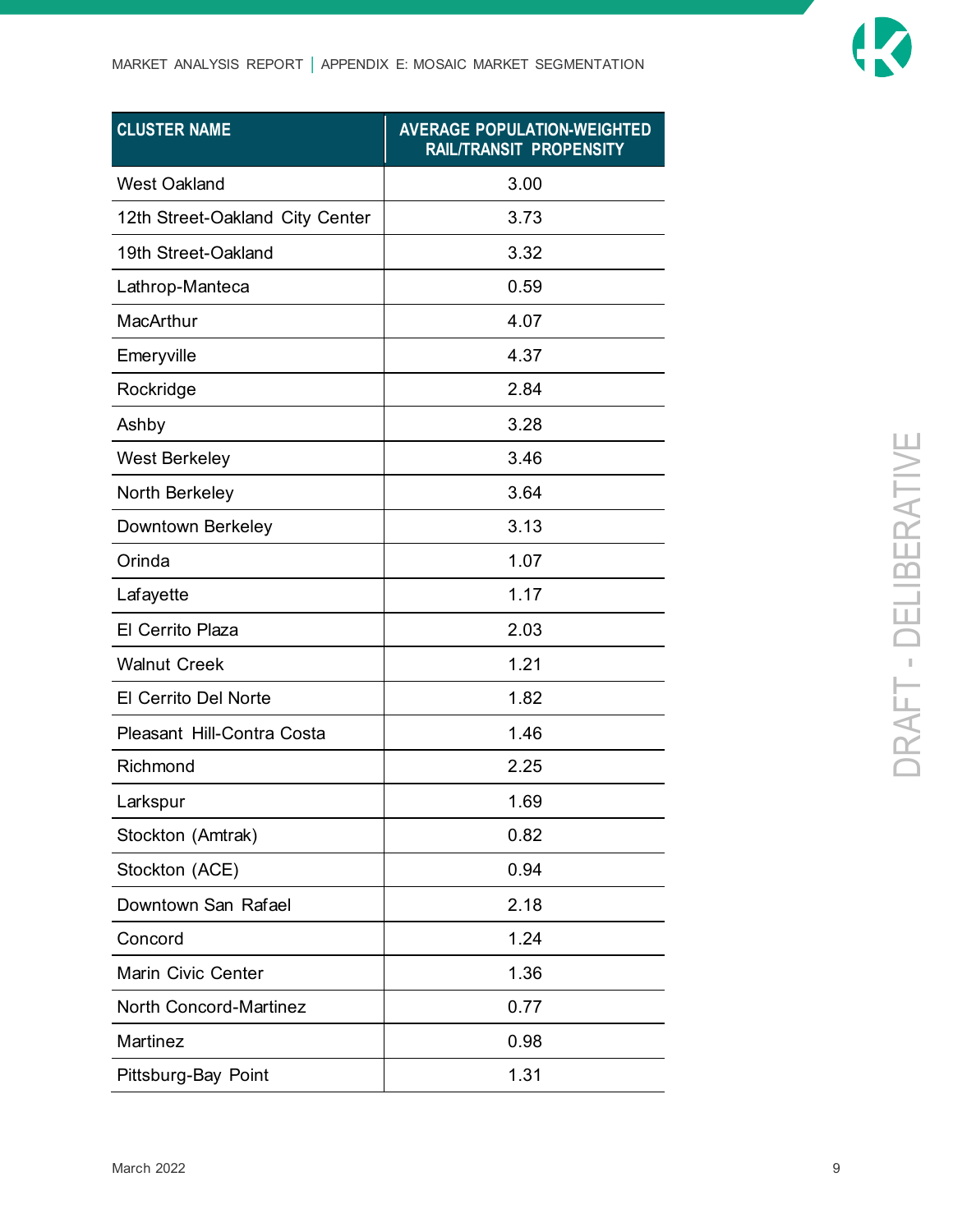

| <b>CLUSTER NAME</b>   | <b>AVERAGE POPULATION-WEIGHTED</b><br>RAIL/TRANSIT PROPENSITY |  |  |
|-----------------------|---------------------------------------------------------------|--|--|
| Antioch               | 0.88                                                          |  |  |
| Novato Hamilton       | 0.78                                                          |  |  |
| Novato Downtown       | 1.10                                                          |  |  |
| Novato San Marin      | 0.88                                                          |  |  |
| Lodi (Existing)       | 0.82                                                          |  |  |
| Downtown Petaluma     | 1.02                                                          |  |  |
| Suisun-Fairfield      | 1.18                                                          |  |  |
| Fairfield-Vacaville   | 0.58                                                          |  |  |
| Cotati                | 0.70                                                          |  |  |
| <b>Rohnert Park</b>   | 0.70                                                          |  |  |
| Santa Rosa Downtown   | 1.25                                                          |  |  |
| Santa Rosa North      | 0.98                                                          |  |  |
| Sonoma County Airport | 0.72                                                          |  |  |
| Davis                 | 1.08                                                          |  |  |
| Sacramento            | 0.45                                                          |  |  |
| Roseville             | 0.61                                                          |  |  |
| <b>Rocklin</b>        | 0.62                                                          |  |  |
| Auburn                | 0.45                                                          |  |  |

### Future Year Growth

Growth is applied to the various market segments to reflect future year conditions that are driven by various trends. This exercise aims to ensure that changes to population profiles, specifically those that can affect rail and transit use, are taken into account. For example, nationally, the proportion of the population aged 65+ is forecast to increase from 15% to 22% with this potentially having a knock-on effect for rail use.

The Link21 population profile approach allocated population increases to the market segments that were expected to grow whereas segments that were not expected to grow remained at their current size. Given that significant population growth is forecast, this process will result in a change in the mix of segments. Additionally, given the aging national and megaregional population, this means that older Link21 groups will represent a higher proportion of the total in the future.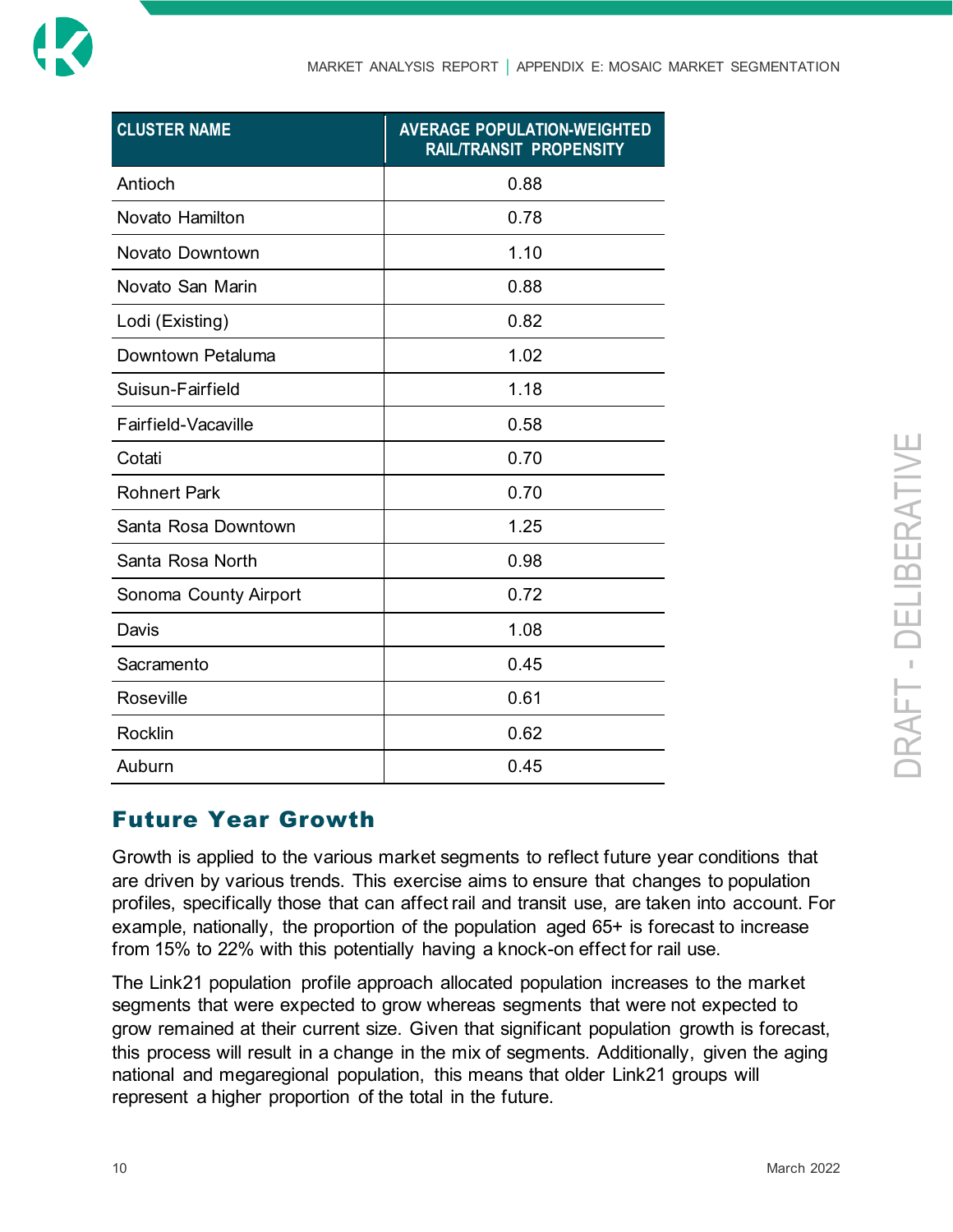

The steps taken to estimate future growth are as follows:

- 1. Identify links between variables in Metropolitan Planning Organization (MPO) forecasts and Link21 market segmentation.
- 2. Calculate county-level changes by market segment.
- 3. Distribute changes to each hexcell by market segment.

Note that the process does not involve more fundamental changes, such as some neighborhoods (or hexcells) changing Mosaic USA® group or type or the appearance of new segments. Rather, it reflects an underlying process of people aging and mostly being replaced by people like themselves through a mixture of natural population growth and net inward migration.

It is also worth noting that the profiles of each segment are expected to change over time and that these changes will vary between segments. This process is captured within the Uncertainty Analysis, described further in Chapter 10 and Appendix J.

**[Table 4](#page-15-0)** details the changing megaregional population share of each market segment.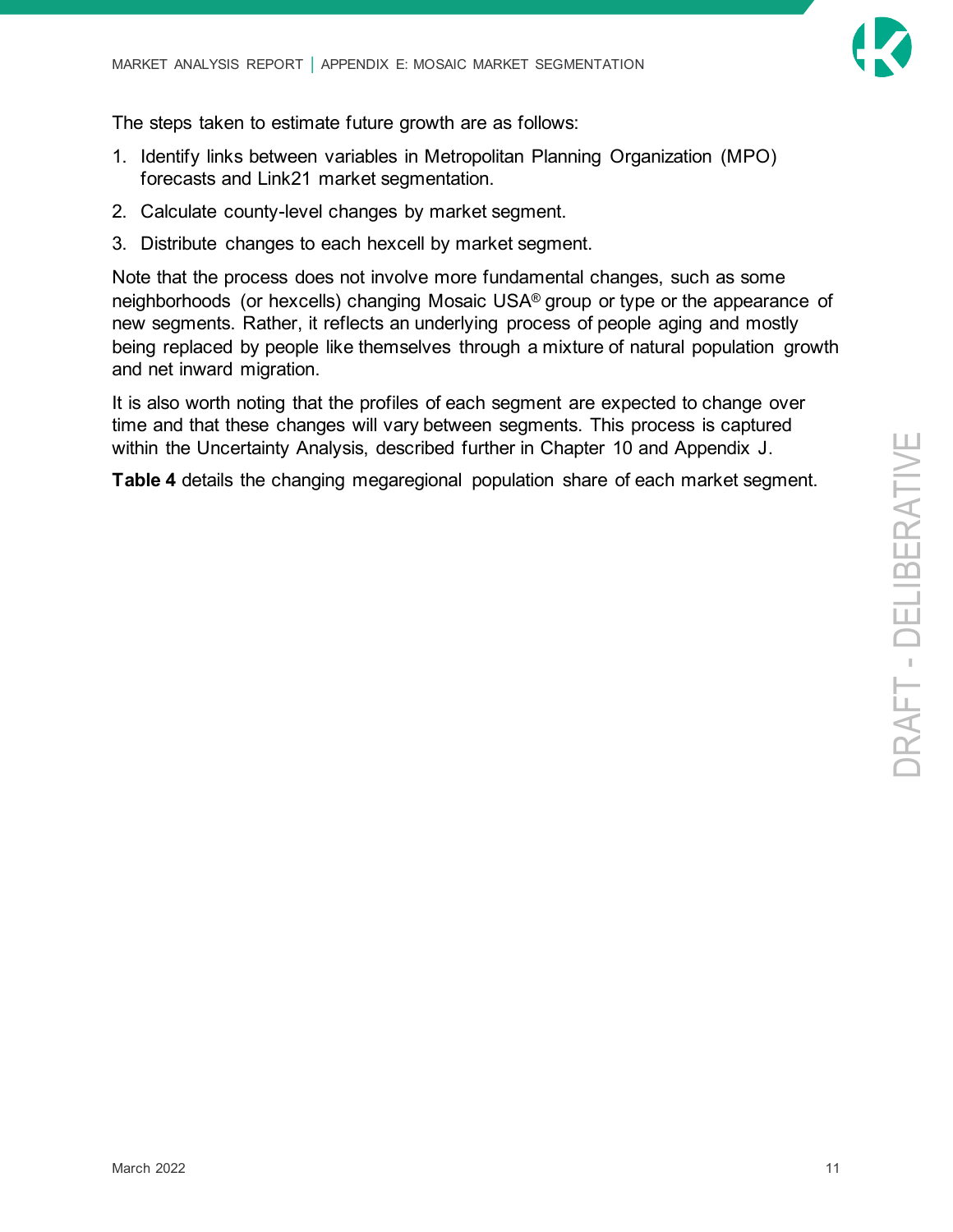| <b>NAME</b>                           | <b>SHARE OF MEGAREGION</b><br>POPULATION (2040) | <b>CHANGE IN SHARE</b><br><b>FROM 2015</b> |
|---------------------------------------|-------------------------------------------------|--------------------------------------------|
| <b>Multimodal Urbanites</b>           | 10%                                             |                                            |
| <b>Lower Income Transit Riders</b>    | 12%                                             | $+6%$                                      |
| <b>Middle Income Metro Families</b>   | 6%                                              | $-6%$                                      |
| <b>Young Starters</b>                 | 7%                                              |                                            |
| <b>Higher Income Empty Nesters</b>    | 7%                                              | $+1%$                                      |
| <b>Middle Aged and Middle Income</b>  | $6\%$                                           | $-1%$                                      |
| <b>Comfortable Retirement</b>         | 8%                                              | $-2%$                                      |
| <b>Nonurban Midlife Singletons</b>    | 10%                                             | $+2%$                                      |
| <b>Blue Collar Suburban Families</b>  | 7%                                              |                                            |
| <b>Young Suburban Families</b>        | 8%                                              |                                            |
| <b>Lower Income Suburban Families</b> | 16%                                             |                                            |
| <b>Lower Income Rural Retirees</b>    | 4%                                              |                                            |

#### <span id="page-15-0"></span>**Table** 4**. Changing Megaregional Population Share for Select Market Segments**

### Pen Portraits

The following pages present pen portraits for each of the 12 market segments, covering several key characteristics described in **[Table 5](#page-16-0)**.